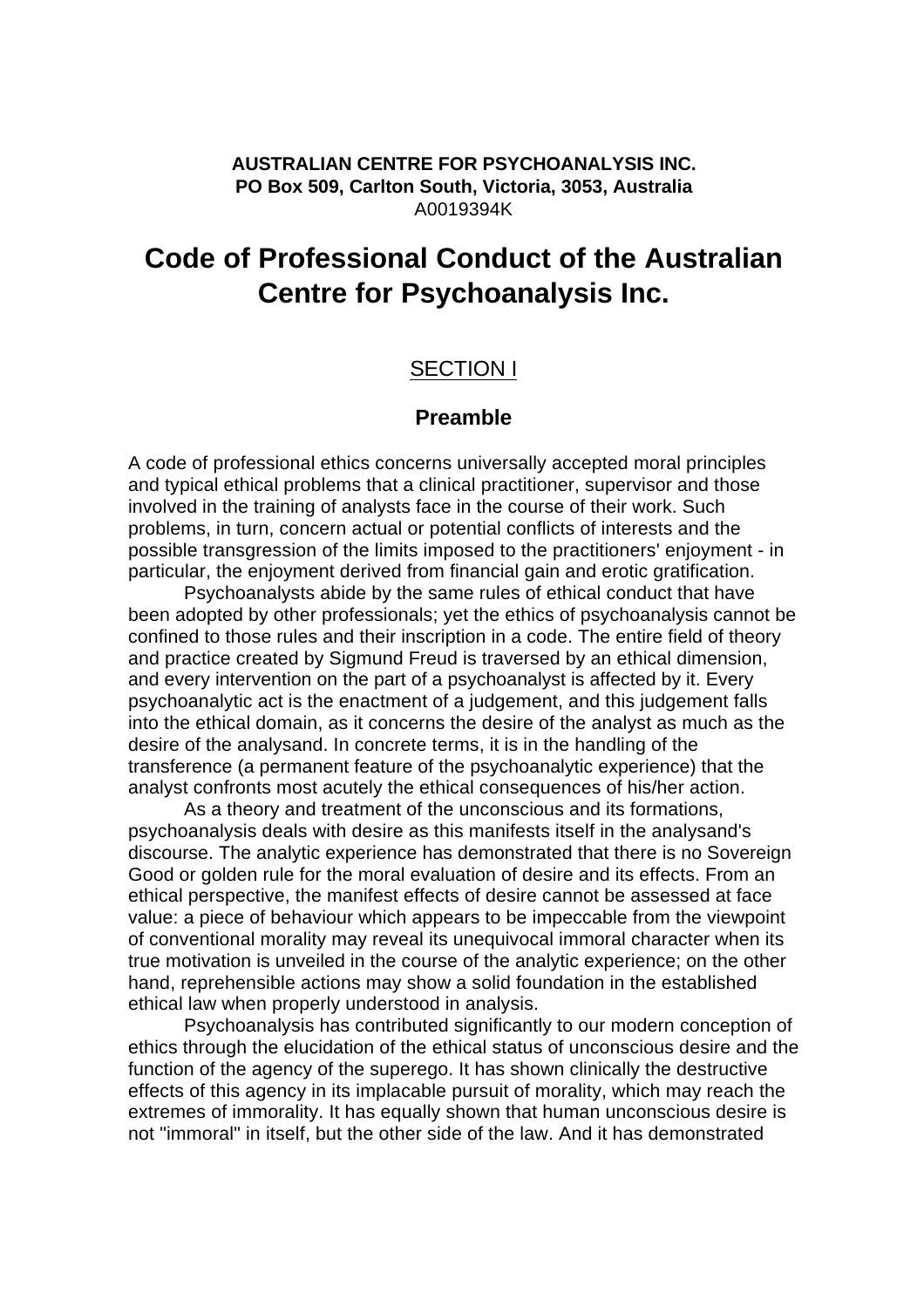that the ethical principles that specifically support the analytic discourse require of the analyst not only a position of abstinence and "neutrality", but also a commitment to renouncing the exercise of power in the handling of the transference and to an unconditional respect for the singularity of the analysand. This entails the permanent commitment of the psychoanalyst to a work of reflection and research on the ethical questions, continuously renewed by the evolution of history and the unpredictable action of human desire.

The psychoanalysts, supervisors, those involved in the training of analysts in the Centre and those training in psychoanalysis with the Centre abide by the code of conduct written below, and by the procedures instituted to deal with alleged and actual transgressions to it. The code is the result of extensive reflection on the ethical dimension of the psychoanalytic experience. Those who subscribe to it also engage in a rational study and questioning of the foundations of the ethics of psychoanalysis and their relevance in actual practice.

## SECTION II

## **General Ethical Principles**

This Code of Professional Conduct of the Australian Centre for Psychoanalysis establishes standards of ethical practice and professional conduct required for the practice, teaching, supervision and training of psychoanalysis by psychoanalysts. It is not a statute.

1 Psychoanalysts in their practice respect the essential humanity and dignity of all patients and refrain from their exploitation in any way. The ethics of psychoanalysis is oriented to the desire of the analyst, which aims to obtain absolute difference. This requires that the analyst not impose his or her own values, nor expect the patient to identify with him or her. Psychoanalysts do not discriminate against persons on grounds such as religion, ethnicity, gender, age or class.

2 Psychoanalysts are required to maintain appropriate boundaries with their patients. The psychoanalyst is required to apply to his or her practice what has been learned from his or her training and ongoing study of the ethics of psychoanalysis and its application. The psychoanalyst will respect the limits imposed on any exploitation of the patient and avoid their transgression, particularly in relation to the potential enjoyment gained from financial reward and erotic gratification.

3 Psychoanalysts are expected to engage fully in the best professional care for patients. This includes being reasonably available, practising only within the limits of expertise and of physical and mental health, and giving appropriate notice, where possible, of any changes in the psychoanalyst's situation that will have a bearing on the analysis. Alternative treatment is to be sought for the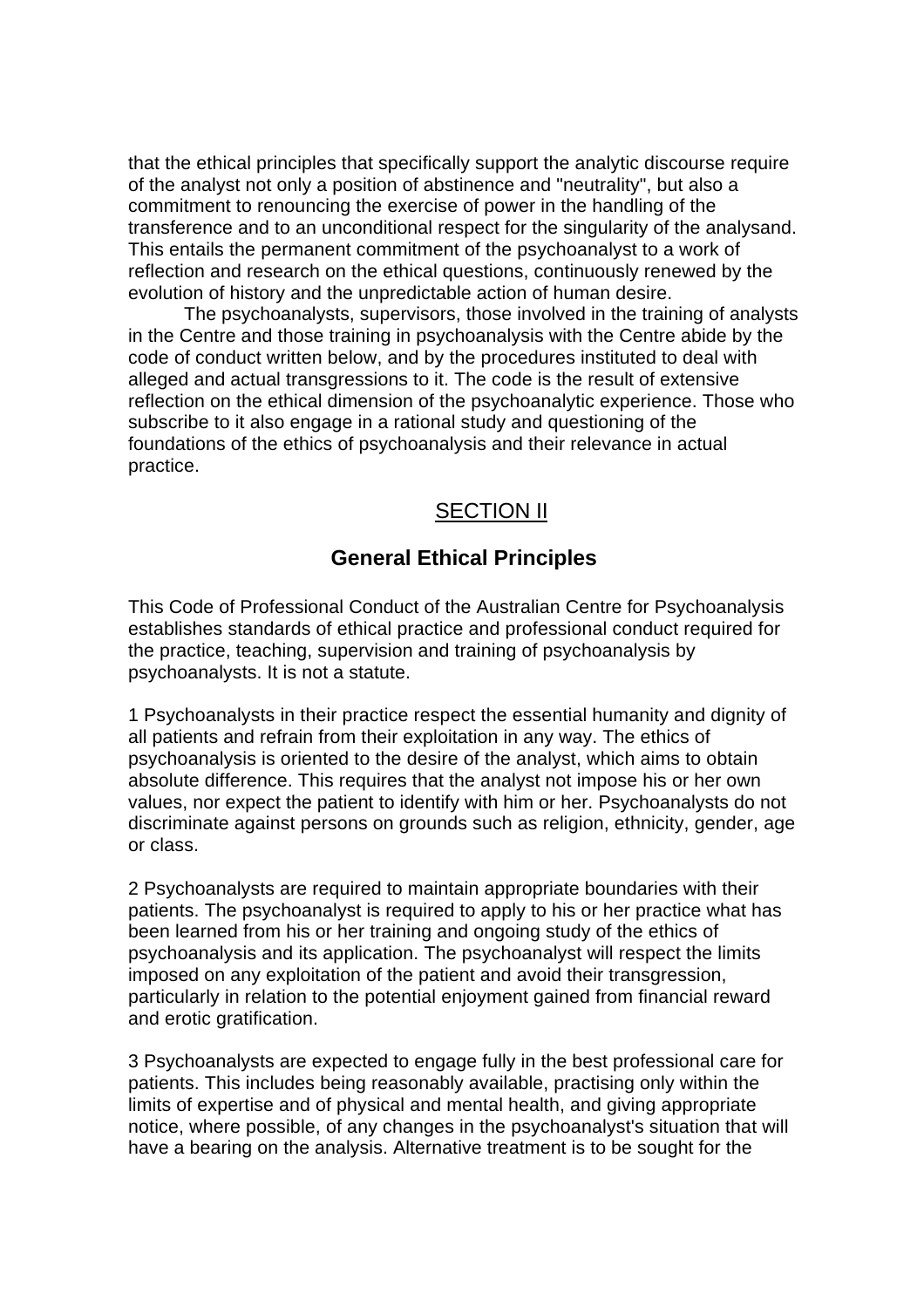analysand where appropriate, in the event of the incapacity of the psychoanalyst.

4 Psychoanalysts are responsible for communicating the terms on which a psychoanalysis is being offered. They are expected to inform the patient of the nature of a psychoanalytic treatment, the system of fee payments and arrangements concerning missed appointments, holidays and any other business relevant to the psychoanalytic treatment.

5 Psychoanalysts respect the rights of patients including the right of informed consent to treatment. Where a person is incapable of giving informed consent, consent to treatment will be sought from an appropriate authority.

6 Psychoanalysts are responsible for ethical practice in relation to referrals. It is not ethical for a psychoanalyst to offer or accept any payment for referrals. No financial transactions ought to be undertaken in relation to the treatment other than the ordinary fee charged to patients for their treatment.

7 Confidentiality of patient treatment.

(i) Psychoanalysts are obliged to respect the patient's right to confidentiality and to safeguard all information associated with the patient's treatment. All records, whether in written or any other form, must be protected with the strictest of confidence.

(ii) When other professionals are involved in the treatment of a patient, the psychoanalyst should obtain the consent of the patient to share information with them. Only such information as is necessary to the other professionals' treatment of the patient should be shared with them. Other professionals are bound by the ethical requirements of confidentiality.

(iii) If a case is discussed or written about for the purposes of professional development, details should be disguised so that the patient is unidentifiable.

(iv) The ethical requirement to safeguard confidentiality continues after the termination of treatment or after the patient's death unless there are overriding legal considerations.

8 Limits of confidentiality: Confidentiality ought to be the guiding principle when disclosures of patient information are required, within the limits imposed by the law and by a proper concern for the safety of the patient and other persons.

9 Psychoanalysts have an obligation to continue to develop and maintain their professional training throughout their professional lives as well as seeking consultation regarding issues of special complexity as they arise. They are